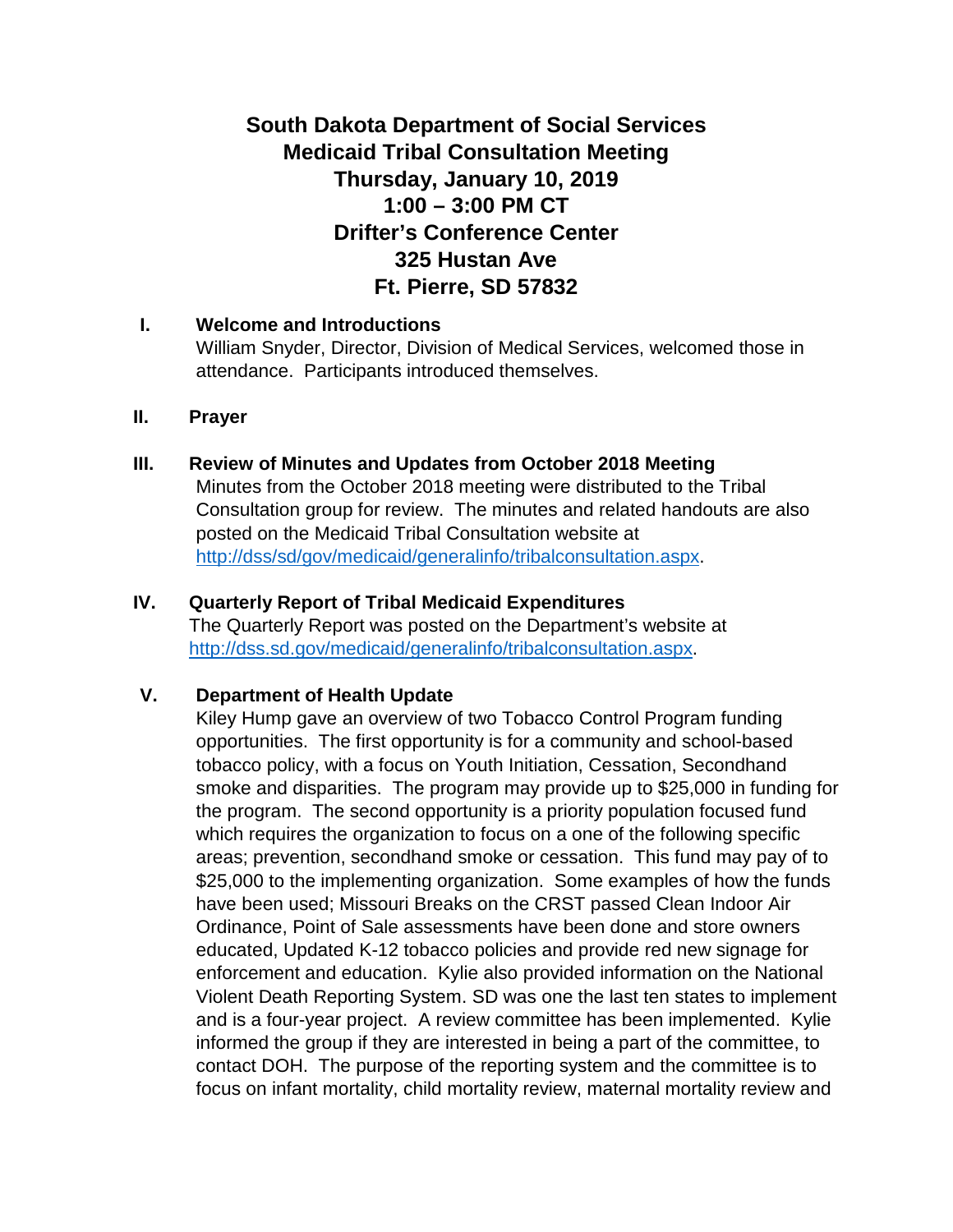violent death reporting. The information gained from the Violent Death Reporting System will help guide local decision making about efforts to prevent violence.

#### **VI. State Plan Amendment Report**

Matthew Ballard reviewed the State Plan Amendment report. There was discussion about the work requirement SPA, which Medicaid informed the counsel the SPA is currently in review with CMS. There was also a question about services limits related to Substance Use Disorder Services. The group was informed there are no service limits, but all services must be medically necessary. The provider must be an enrolled SD Medicaid provider. It was also clarified there is a shared savings with the High Priority Healthcare Population Supplemental Payments.

#### **VII. Governor Noem Update**

Melissa Klemann shared that Governor Noem is committed to the work of providing quality care to tribal members and looks forward to working with the tribes.

#### **VIII. Health Care Solution Coalition Update**

Bill Snyder provided an update on the Health Care Solutions Coalition. Bill highlighted the CMS policy change regarding the 100% FMAP which took place February 26, 2016. He specifically identified IHS must sign care coordination agreements, maintain responsibility for patient care, services are not limited to an IHS facility and accept medical records from external providers. SD Medicaid is responsible for tracking care coordination agreement status and ensure proper billing. The next step benefits of the savings were presented. A key recommendation for use of these funds will focus on Community Health Workers (CHWs). SD Medicaid is in the process of putting together a SPA for Community Health Workers. The process will take about 90 days. Enrolled providers should be able begin billing SD Medicaid for CHWs, April 1, 2019. The services will be paid on a fee-forservices basis. The rates will be on SD Medicaid's fee schedule. CHWs must be in good standing with IHS policy. The SPA will lay-out the specifics. The State and IHS are working on the feasibility of an Intergovernmental Personnel Agreement which would place nurse case managers within IHS to strengthen continuity of care and care coordination to improve the health of Medicaid-eligible American Indians. Brenda Tidball-Zeltinger reassured the counsel SD Medicaid will continue to work with IHS and the tribes to enhance care of tribal members. A key focus will be coordinating better care of individuals in transition. A waiver proposal for the Alternative Service Delivery model with presented. The model was developed with a subgroup of providers in conjunction with tribal input. The proposed service delivery model